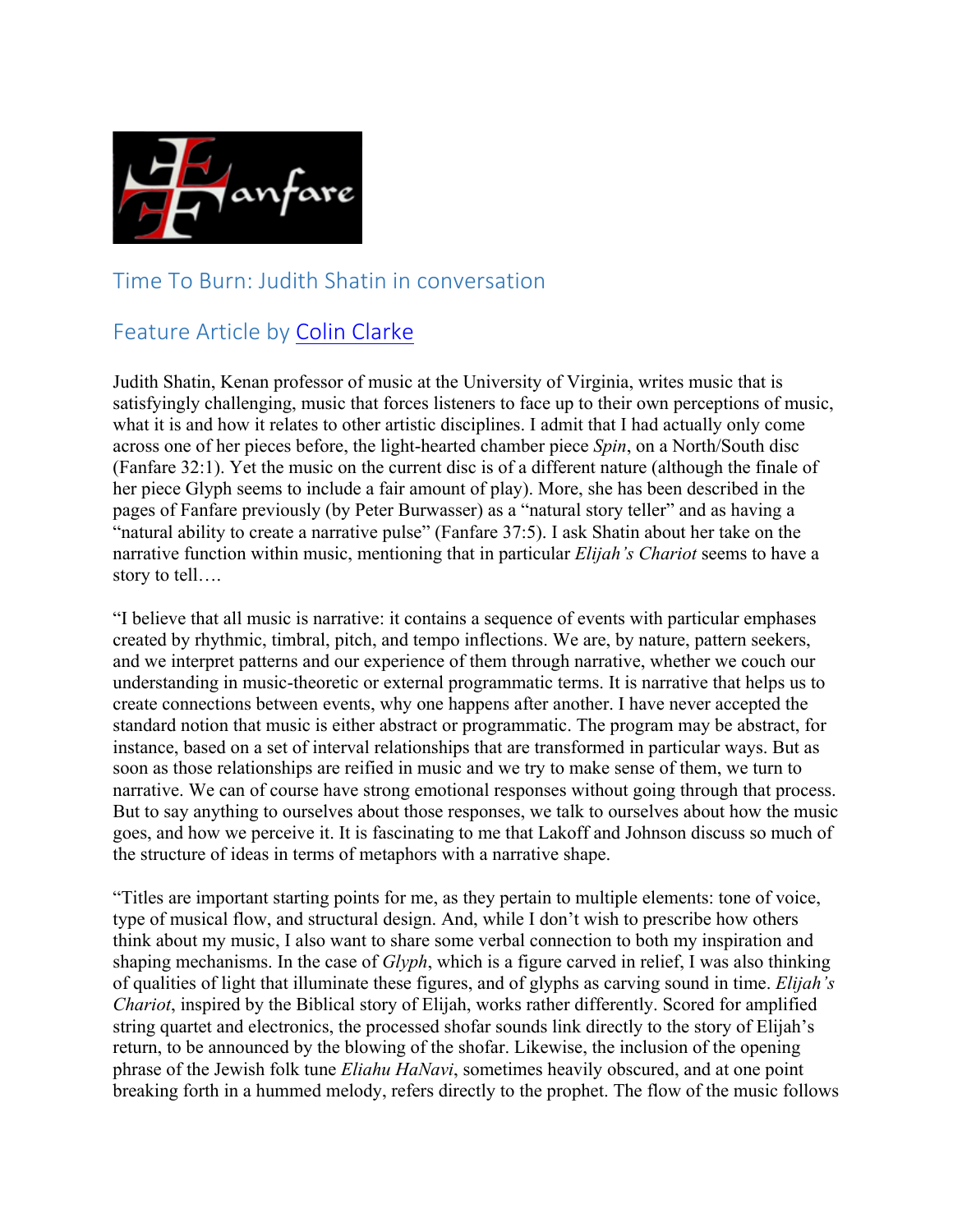a trajectory that rises to a dense and fiery sonic whirl, before returning to earth, as it were. In fact, I became so obsessed with this tune that, when I had a residency at Brahmshaus in Baden-Baden shortly thereafter, I created *Chai Variations on Eliahu HaNavi*. This piece, a set of 18 variations (the number associated with Chai) was just recorded by Mary Kathleen Ernst on her CD "Keeping Time" (Innova 868).

Of obvious importance to Judith Shatin is the integration of the various arts: visual, literary, and music. Obviously I am keen to learn why this is important to her, and some of the ways it has come out in her music.

"For starts, I have been thrilled by the various arts as far back as I can remember. I gravitated to our piano when I was about four, I grew up as an avid reader, and am fascinated by art from a wide variety of periods and cultures—Hans Memling to Andrew Goldsworthy, Piero della Francesca to Lucio Fontana. I find synergistic inspiration in my experiences of visual and literary art. I love setting texts to music, though the choosing of texts is a laborious and lengthy process. Many of my pieces have been inspired by experiences of other arts: seeing Degas's *L'étude des Mains* inspired *L'étude du Coeur* for solo viola, commissioned by the late violist Rosemary Glyde; reading the delightful poetry cycle *Marvelous Pursuits* by American poet Barbara Goldberg directly inspired my piece of the same name for vocal quartet and piano four-hands, telling the humorous story of a man with two mistresses whose wife is having an affair with the piano tuner!

"Sometimes the connections pop unbidden into being. For example my *Penelope's Song* was inspired by the story of Ulysses, but from Penelope's point of view. That idea led me to record talented local weaver Jan Russell working on wooden looms, and to create the electronics from that source. The acoustic part, originally for amplified viola, now also exists in versions for violin, cello, clarinet, flute, and soprano saxophone. The violin version was recorded by Hasse Borup on my *Tower of the Eight Winds* CD (Innova 770), while the eminent saxophonist Susan Fancher recorded it on her CD *In Two Worlds* (Innova 736). It feels as though my antennae are always up and listening for experiences, not only of the visual and literary, but of the entire world around me, and how these might be variously transformed into music or serve as guides into musical thought."

I notice for example that the third piece we hear, *Grito del Corazón*, is inspired by Goya's black paintings. Scored for two clarinets and electronics, it brings us neatly on to Shatin's engagement with electronic music.

"My involvement with electronic music came as something of a surprise. I am not someone who grew up with a particular interest in technology or much access to it. Nonetheless, there was something about the extended possibilities I could imagine electronic music offering that led me to explore it. My first experiences were with the old 'tape music,' created by recording onto magnetic tape, and cutting and splicing it. I did not stick with this for long, because I found neither the results I achieved nor the process compelling. I am full of admiration for composers such as Mario Davidovsky who made such terrific music using these techniques.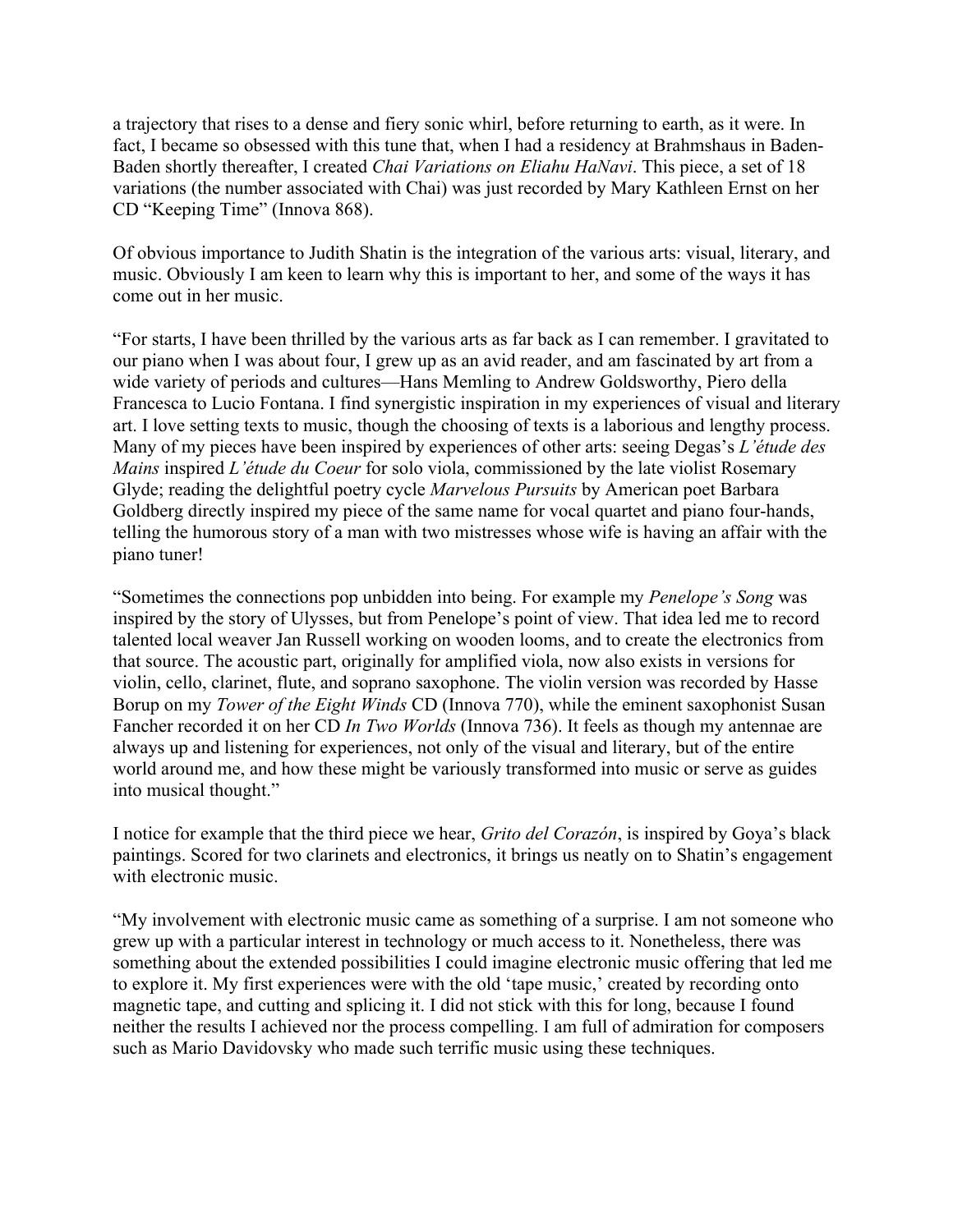"My next experiences with electronic music were at the Aspen Music Festival, where Michael Czajkowski taught using a Buchla synthesizer. We used patch cords to connect oscillators and controllers. This was fascinating, and Mr. Czajkowksi kindly allowed me to continue working with the synthesizer in New York. However, since it was an analog machine, there was always some drift in the sound, and it was difficult to reset patches between sessions to obtain the same sound. Still, it was to me a kind of proof of concept that electronic music could be compositionally powerful.

"Finally, it was on to computer music, rather than analog electronics. I had access to an IBM mainframe while a graduate student at Princeton. This was in the early days when one had to type huge stacks of note cards detailing the musical parameters numerically, hand them in to be transferred to tape, and wait to go to the Engineering School in the middle of the night to use their digital–analog converters to hear the result. Again, this turned out not to seem very promising for me. If you made any typos, you might hear nothing, and in any case the process was extremely cumbersome and the results did not seem worth the struggle.

"Not until some time after I joined the faculty at the University of Virginia did I found the Virginia Center for Computer Music in 1987–88. At that time the MIDI protocol, which enabled computers to 'talk' to synthesizers, and for synthesizers to be controlled by one another, had just been invented. The first equipment we bought consisted of a couple of Mac SEs, a Mac II, and an Amiga computer, with a bunch of peripheral devices and software that is long gone. But, I finally felt that the early promise of electronic music was coming to fruition, and found working with it endlessly tantalizing. My first piece, called *Hearing Things*, was scored for amplified violin, MIDI keyboard controller, a Mac II, and a bunch of peripherals, including a sampler, voice processor, and various additional effects processors. It took a long time to figure out how to integrate the electronics and acoustic elements, and was also an object lesson in the almostimmediate obsolescence of electronic gear. At the same time, the sonic world it captured was thrilling.

"The developments in the world of digital media since then are simply stunning. A huge community of developers, ranging from the pioneering work of Max Mathews in computer music program development to the multitude of engineers, inventors, computer scientists, and musicians working now, has led to a fantastic plethora of tools. Of course, there are issues in keeping up with all of these developments, and in the obsolescence of both hardware and software."

Related to this perhaps is your engagement with sounds around us and their transformative potential into music, either verbatim of via various transformations. "The sounds around us are a never-ending source of inspiration. One of my most recent pieces is *Tape Music*, made from recordings of myself snapping, pulling, mashing and otherwise messing with different types of tape ranging from packing and masking tape to duct tape, paper tape, and several other varieties. On the one hand it is a nostalgic reference to the genre of tape music, with electronic music encoded on magnetic tape. On the other, it sings of a humble material with a wide array of sonic elements. The original version of *Tape Music* is for 5.1 surround sound. Next, I composed *Tape Music*∞ for any number of participants and stereo electronics made from the same original sources. I worked with fourth- and-fifth-grade students at the Sabot School at Stony Point in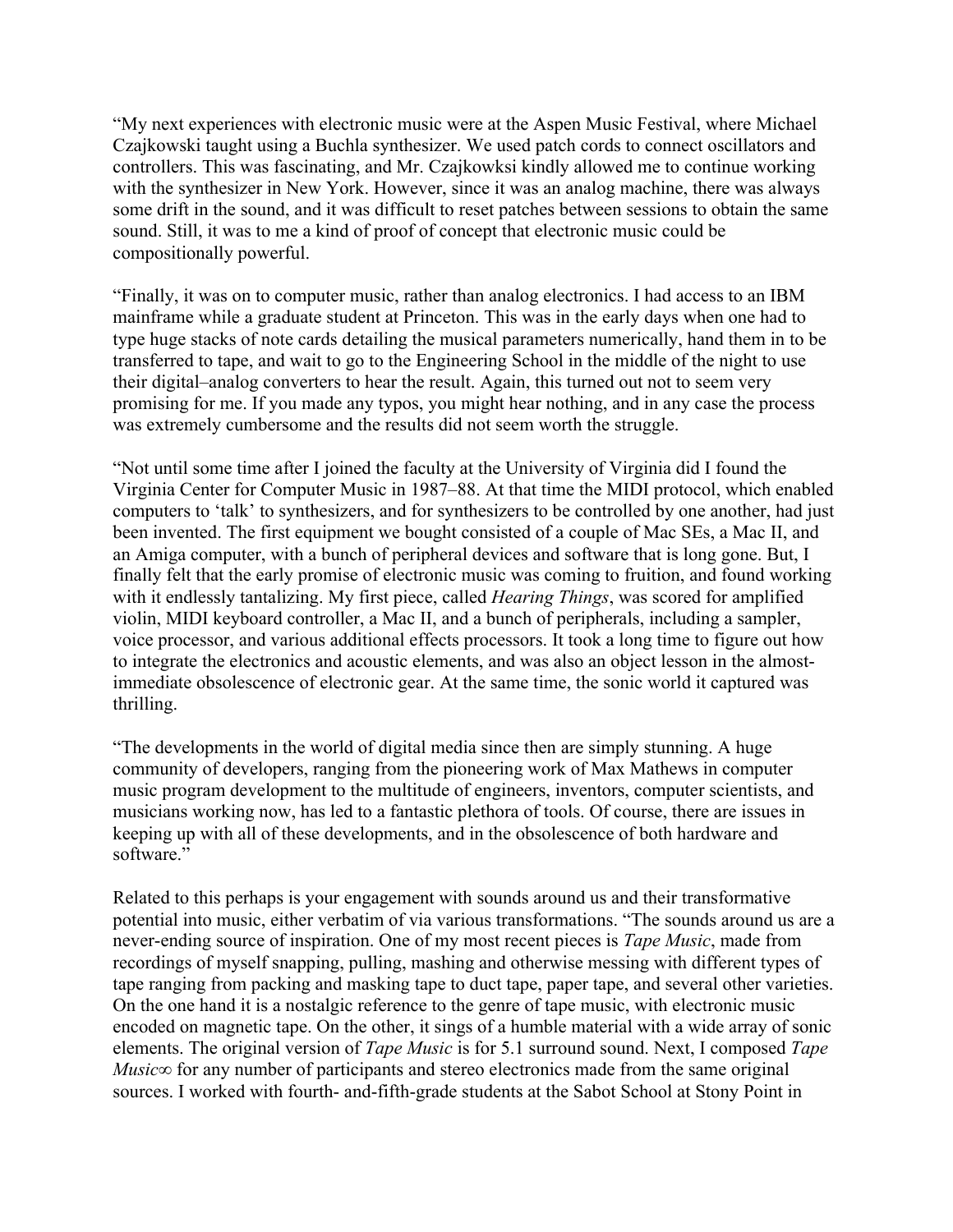Richmond, and premiered both pieces at the Third Practice Festival in 2014 in Richmond. And, currently, I have just finished an acoustic version of the piece, called *Music for Tape, Box and Pencil*, for any number of participants, who each have a roll of tape on a dispenser, a small cardboard box, and a blunt pencil.

"Some other examples of pieces with sources in the world around us include *Singing the Blue Ridge* for mezzo, baritone, orchestra, and electronics made from wild animal sounds; *For the Birds,* for amplified cello and electronics made from bird calls from the Yellowstone region; and *Coal*, which I call a folk oratorio, scored for Appalachian band, chorus, synthesizer, and electronics made from sounds collected from a West Virginia coal mine. The latter piece was the result of a two-year foray into the lore and culture of coal mining. Sponsored by the Lila Wallace–Reader's Digest Arts Partners Program, it brought together the acoustic and digital, the traditional and contemporary. And, the process involved a great deal of research, as well as travel throughout West Virginia."

Going back to Shatin's periods of study (she studied at both the Juilliard School and at Princeton), I ask who were her principal influences from these august establishments, and what did she take from them?

"Before discussing my studies at Juilliard and Princeton, I would like to mention two professors I studied with while at Douglass College: James Scott and Robert Moevs. Professor Scott is a flutist and theorist, and he piqued my interest in composition to the point that I sought out Robert Moevs, a composer of beautiful, precise, and poignant music who I had the privilege of studying with during my senior year. At that time, I already knew I wanted to move on in composition, and proposed the first senior recital in composition in the school's history. I managed to pull it off, and this experience launched me on my way. At Juilliard, I studied primarily with Milton Babbitt. Although I had already read some of his work, and heard him lecture, I was mesmerized by his course on Schoenberg, and by his combination of brilliance and humor. This led me to Princeton, where I completed my Ph.D., and worked with J. K. Randall, Peter Westergaard, and Paul Lansky as well as Babbitt. I would say that what I took from the combination of my studies at these two institutions was a deep regard for sounds and ideas, with both of those elements balancing each other. I also had the pleasure of collaborating with many amazing musicians, and that is still a fundamental part of my musical practice. I am currently studying percussion with our outstanding percussion faculty member, I-Jen Fang. Although I have already composed numerous pieces involving percussion, I love the hands-on and exploratory aspect of such close study."

The present disc is named after the piece *Time to Burn*, something which seems especially important once one realizes the importance of the work's generating factors to you, viz., the wars and holocausts caused by racial hatred.

"While there was not just one factor that sparked *Time to Burn*, I composed it in 2006 while the Iraq hostilities continued, the Israel-Lebanon/Hezbollah War broke out, the Darfur disaster was ongoing. I also was moved by not only the renewed holocausts driven by ethnic and religious hatred, but by the rampant intolerance that seems reminiscent of the 'burning time' of the Inquisition and that of the burning of witches."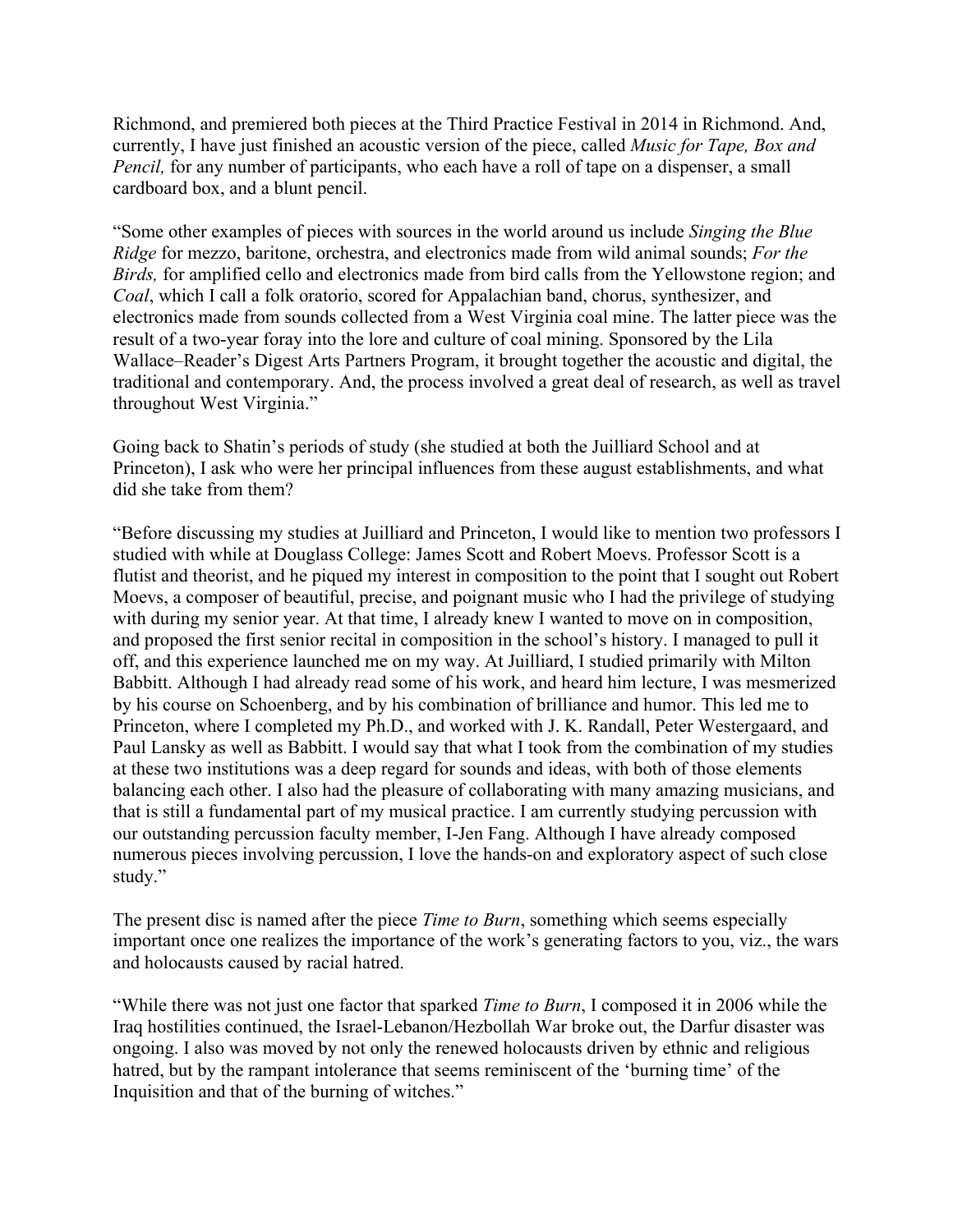The sound world of this piece is indeed rather angry, and Shatin makes huge demands on her performers, including multiphonics for the oboe. Does that testing of the boundaries of what a performer can do result in a more visceral, exciting experience?

"I worked with oboist Scott Perry and percussionist I-Jen Fang as I was developing the sound world of this piece. While the multiphonics have a stark angry edge, they are all playable. It is indeed a rather dark piece, though there are lighter moments as well. Music can express a huge range of emotions, just as visual art and literature can. You mentioned Goya earlier, and his anguished prints, titled *Los Desastres de la Guerra* speak directly to this aspect. Testing the boundaries of performers is not something I am interested in for its own sake. Rather, I like to explore instruments with expert performers and to draw closer to both their traditional techniques and find new ones, while expressing the full range of emotions."

The piece *Sic Transit* is scored for percussionist and CADI. Firstly I ask about CADI. "CADI stands for Computer Assisted Drumming Instrument, and was created by a group of former graduate students at the University of Virginia, who formed a company called EMMI (Experimental Machines Musical Instruments at expressivemachines.com/dev/wordpress) to make robotic instruments that play acoustic ones. So, in this case, there are six robot arms, controlled by a computer program, that were set to play on six different drums. I used a program to tell them when to play, and chose the instruments they should play. This took a huge amount of trial and error, in developing the rhythmic design, as it was not something I could just imagine in the abstract. I created the piece as a duet between a live percussionist, playing an assortment of instruments and CADI. One other aspect of CADI that was interesting to explore was the possibility of creating rhythms that, either due to their complexity or speed, could not be played by a human performer. On the other hand, the sweep of performance achieved by a live performer cannot be managed with CADI. For anyone interested in taking a look/listen to the piece, it is posted on YouTube at: youtube.com/watch?v=gt2l9hMO4g0. Most of the piece involves precisely timed and notated elements for both the percussionist and CADI. There are a few places where CADI draws from randomly assigned rhythmic elements, and where the percussionist responds to what CADI is doing. The idea here was to embody some of the unexpected events that occur in our lives. However, the repertoire of moves that each can make is circumscribed, as are own behaviors are."

Of course time (and rhythm's interactions with it) are vital to music itself. Good to get the grander issues out in the open: I ask if Shatin would care to expound on her ideas about time and our relationship to it, both in specifically musical and in more general terms? "Not exactly a small question! Musical time is a hugely complex topic, and I can't hope to expound on it here. However, what I will say is that tempo, rhythmic grouping and flow have a profound effect on all of us. Whether it is the layered and syncopated interactions of salsa music, the cyclical patterns of African and some East Asian music, the repetitive beat patterns of minimal music, or the wide-open sonic spaces of ambient music, our experience of time through rhythm is key to our sense of music. In more general terms, the experience of temporal flow, where hours feel like minutes, is a common one, as is its inverse. Sometimes I have students try to decipher the duration of a minute simply by feel, and they often have difficulty doing so. Time is measured by what happens in it."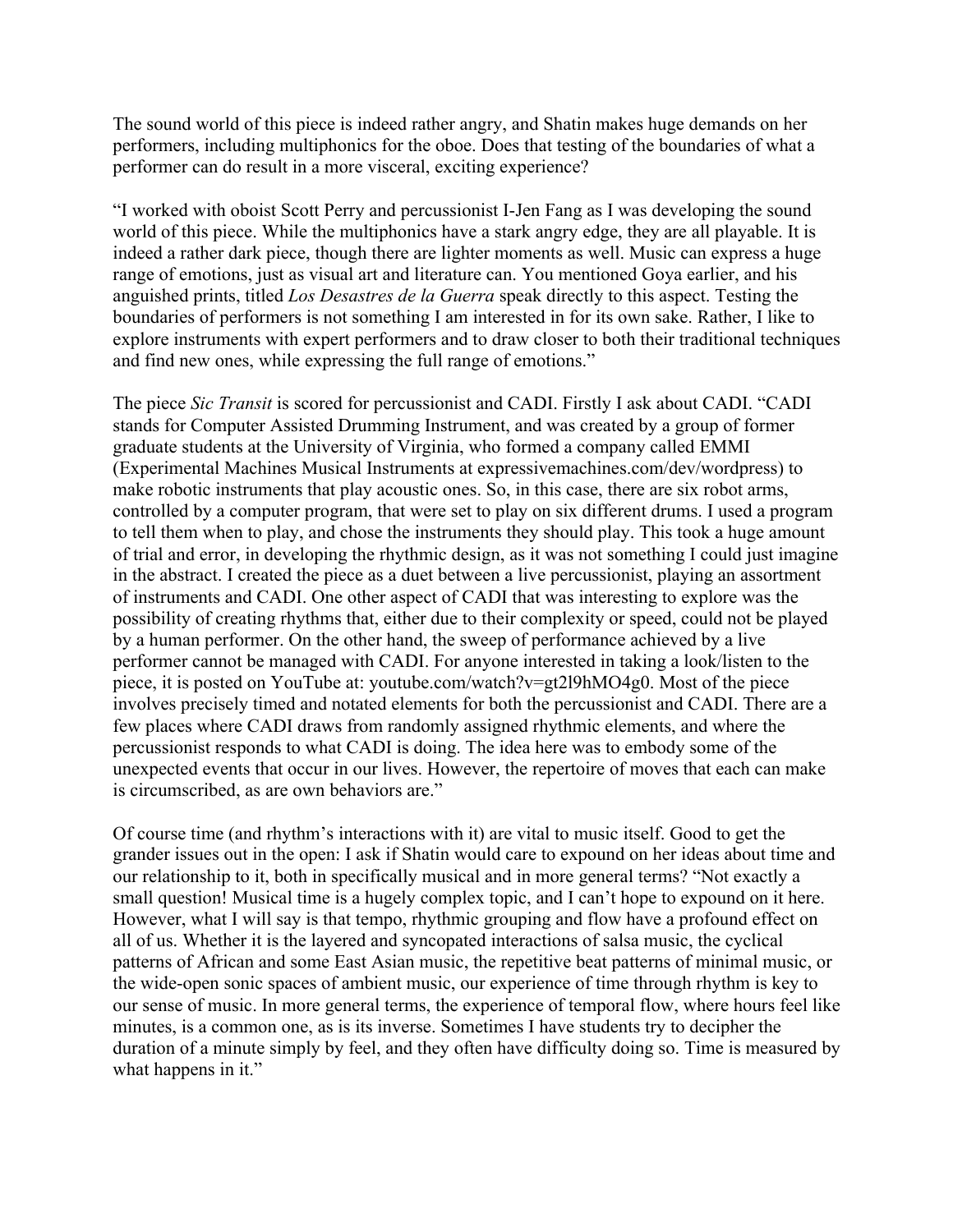The next piece is for electronics only (*Hosech al P'ney HaTehom*). Its basis (music appearing out of darkness) seems to have been the basis for a good amount of "contemporary" music over the past 50 or so years (not to mention prior: Rheingold, for example). Can you also explain a little more about the "Sambox" synthesizer?

"'Sambox' was a non-realtime synthesizer controlled by a command-line language called Pla, created by Bill Schottstaedt at Stanford University Center for Research in Music and Acoustics. I spent a sabbatical as a guest composer at 'CCRMA.' To work with this language I had to write computer code using Pla. It was very labor intensive, but at the time if offered an excellent way to control the synthesis and shaping of sound. But, you had to write the code and then wait for the machine to chew on the program and write a soundfile before you could hear it.

"The example you mention from Das Rheingold spins out a rising arpeggio and increasing orchestral density for quite some time. It quite literally rises from the registral depths, embodying a rise from the bottom of the river. *Hosech al P'ney HaTehom* also begins in a very low register, and you can almost feel the music before you hear it. However, rather than rise consistently from the depths, there are bolts of musical lightning, shivers of sound coming into being, and, even though all of the sounds were made by shaping the stuff of soundwaves, there are sounds that could be taken for strange beings singing. I think that your sense of the temporal extension of the piece beyond its duration comes from the wide registral and dynamic range, and the sense of spaciousness that results. There are places where one can rest in the sound, and this expands one's sense of the passing of time."

Is it deliberate that the final piece (*Elijah's Chariot* for amplified string quartet and electronics from processed shofar sounds) starts without a break and seems to itself grow out of the previous piece? It also seems to demonstrate Shatin's use of found sounds and electronics very effectively indeed.

"While *Elijah's Chariot* does not actually grow out of the previous piece, I can understand why you might think so. The pitch of its opening closely matches the closing pitch of the previous piece, and as is the case in the previous piece, it has a Biblical theme. I liked the linking of an ancient instrument (the shofar) and the string quartet with modern technology, but unfortunately it turned out that the shofar was not an easily found sound, or at least an easily played instrument! It took several tries before I found Dr. Mel Siegel of Minneapolis, who made the recordings that formed the basis of the electronics. Perhaps one reason that the acoustic and electronic elements feel integrated is that I work on them simultaneously, after designing the overall shape of the piece. In addition, I've been blessed with a fine sense of pitch, and this helps me create links between the acoustic and electronic worlds even when I am not using traditional instruments or tuning."

I notice that it includes (around the 10-minute mark and before) the use of some melodic gestures (derived from the shofar "fanfares") that could surely be labeled as "Romantic" in inspiration. Is that deliberate?

"The folksong *Eliahu HaNavi* features prominently in the string quartet part as mentioned above, and I can see why you would think of this as "Romantic," in its inspiration. That is not a label I